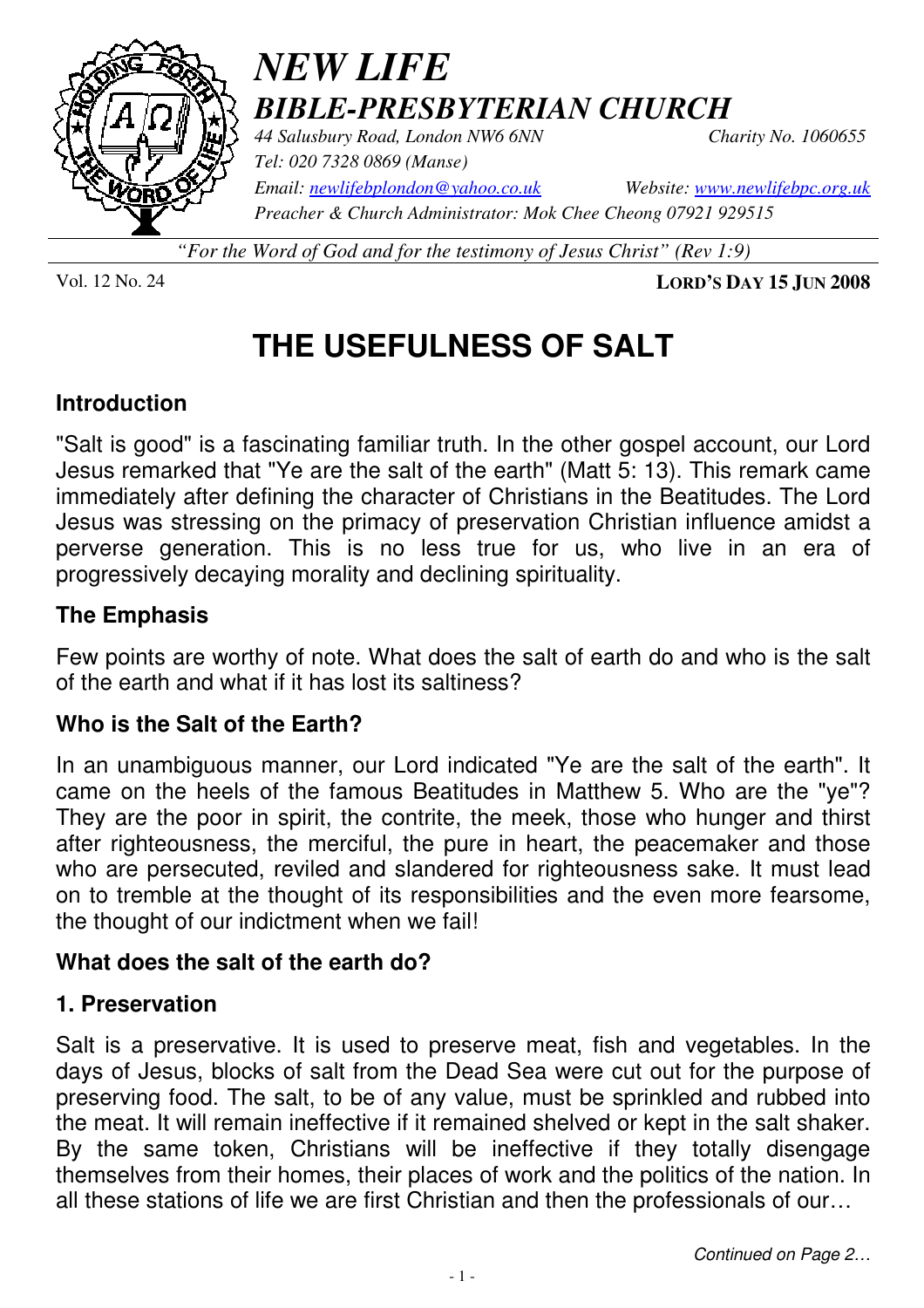expertise. As Christians, we need to remind ourselves of the words of our Lord before His ascension: "It is not for you to know the times or seasons…But ye shall receive power, after that Holy Ghost is come upon you: and ye shall be witnesses unto me both in Jerusalem, and in all Judea, and in Samaria, and unto the uttermost part of the earth." (Acts 1: 7-8) Our times are in the sovereign control of our Father in Heaven but the privilege is ours to be the salt of the earth, bearing witness, as we are empowered by the Spirit, to Jesus Christ, our Lord to save souls while there is yet opportunity

#### **2. Flavour**

When asked to define salt, a child gave this prompt answer: "It is what makes food taste bad when you leave it out". In short, salt adds **flavour** to food. Without it, food is bland and sometimes tasteless especially when it lost its saltiness.

As salt of the earth, we are to inject zest into life. We have the joy of the Lord because we have Jesus. The closer we are to Jesus, the happier we are. Joy overflows when nothing comes between us and Jesus. As Christians, it is our bounden duty to reflect radiance and joy in our daily interaction with the people around us. We must be infectiously happy. Did not our Lord remind us in John 13:17 - "If ye know these things, happy are ye if ye did them" and again in John 10: 10 - "I am come that they might have life, and that they might have it more abundantly." Far be it that we should be a morose and depressed people, totally destitute of zest of life. Yet, sad to say this is often not the case. In fact, often times the converse is true. Our non-believing friends seem to be the joyful ones! Even worse is when the church leader put on the facial melancholy of an undertaker! It was this observation that led Oliver Wendell Holmes to quip, "I might have entered the ministry if certain church leader I knew had not looked and acted so much like undertakers."

Remember we are living epistles to be known and read of men. We bear within us the Spirit of the living God. Thus empowered, let us lift up Christ, that others may see Jesus in us. Let us be good and faithful testimonies by our edifying example to others.

#### **3. Thirst**

Salt increases the osmotic load of the body and make us thirsty. We should be like salt to the non-believing world .The carnal things offered by this world are ephemeral. The thirst of these worldlings is only temporarily quenched by the wells of the world and they thirst again. On the other hand, the water offered by Jesus is the living water that spring up into eternal life. No one drinking His water will ever thirst again. Did not our Lord Jesus, on one occasion, during the Feast of Tabernacles, declared to all who would hear - "If any man thirst, let him come unto me and drink. He that believeth on me…out of his belly shall flow rivers of living water." (John 7: 37 to 38)

Our role as salt of the earth is, by our speech, conduct and living, to create a…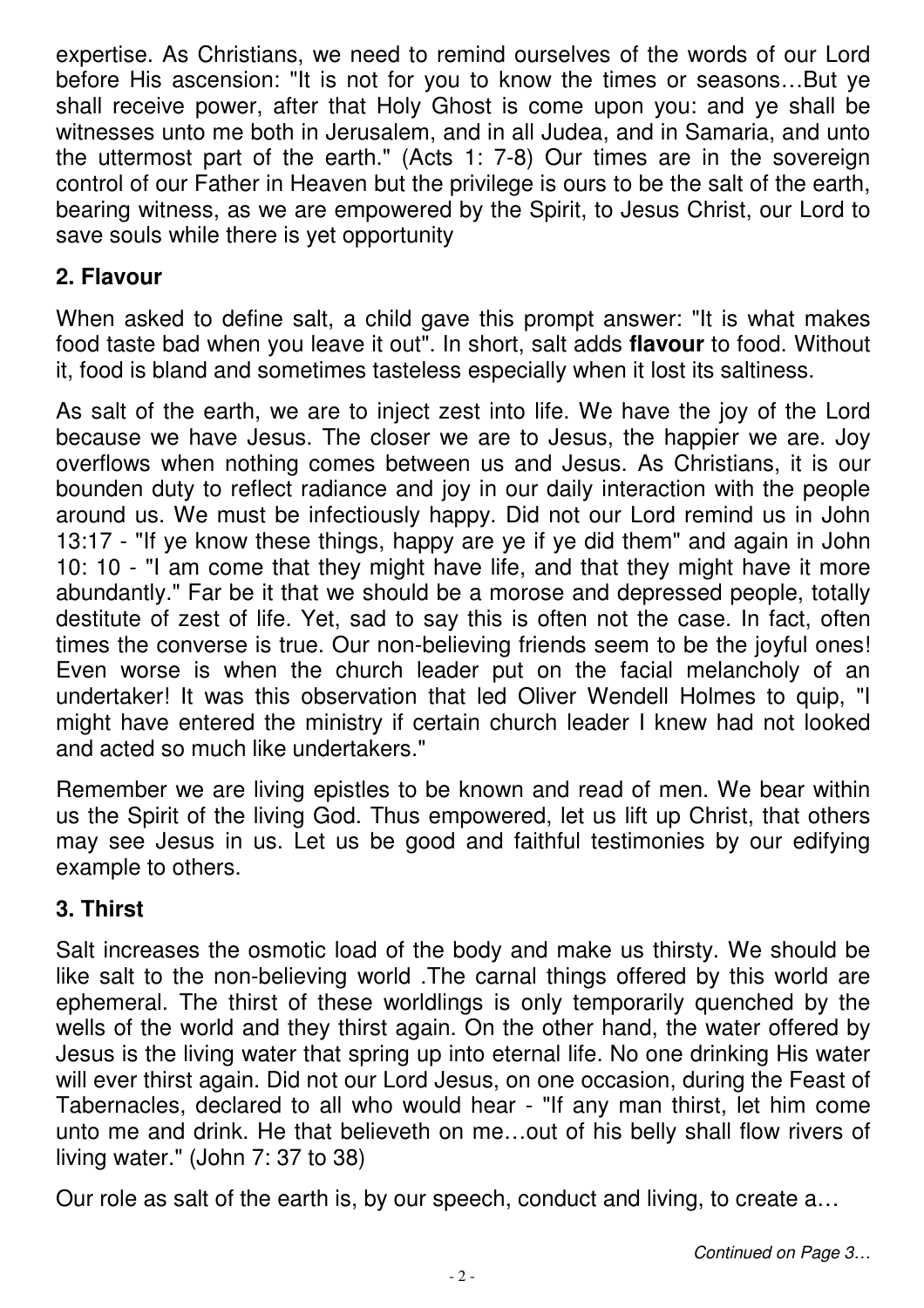thirst in others for Jesus and for the word of God. Let us draw men and women to the fountain, whose refreshing streams of living water will make them thirst no more.

#### **Why Chose to Illustrate with Salt?**

The modus operandi of God has always been to choose the foolish things in the world to confound the wise; the weak things of the world to confound the things which are mighty; and the base things of the world to bring to nought the things that are. For the same reason, God has not chosen gold or silver but rather, the inexpensive and ubiquitous common substance, the salt, to illustrate the power of its influence. Let us drop all ambitions, ourselves and worldly centred agenda without the holy sanction of God. Rather, let us be content to be the unseen stewards that His strength may be made perfect in our weakness. If we should be hesitant, then let us draw our inspiration from the spiritual luminaries who have gone before us. God used the insignificant burning bush to reveal Himself to Moses and to prepare him to be the deliverer of Israel from the tyranny of Pharaoh. It was also the same God, who used a youthful shepherd boy, David to do battle with the giant, Goliath and hence, deliver Israel from the taunt of the Philistines. God can do the same for us, even though we may be feeble and few. Remember it is not by might nor by power but by His Spirit and let us serve Him stedfastly with perseverance and in the fear of God. Only believe that God can use you as salt to change the world.

> Eld YC Lim Evangel BP Church, Malaysia (adapted from Maranatha Messenger dated 08 June 2008)



Family Worship at Sis Sonia's Place on 11th June 2008